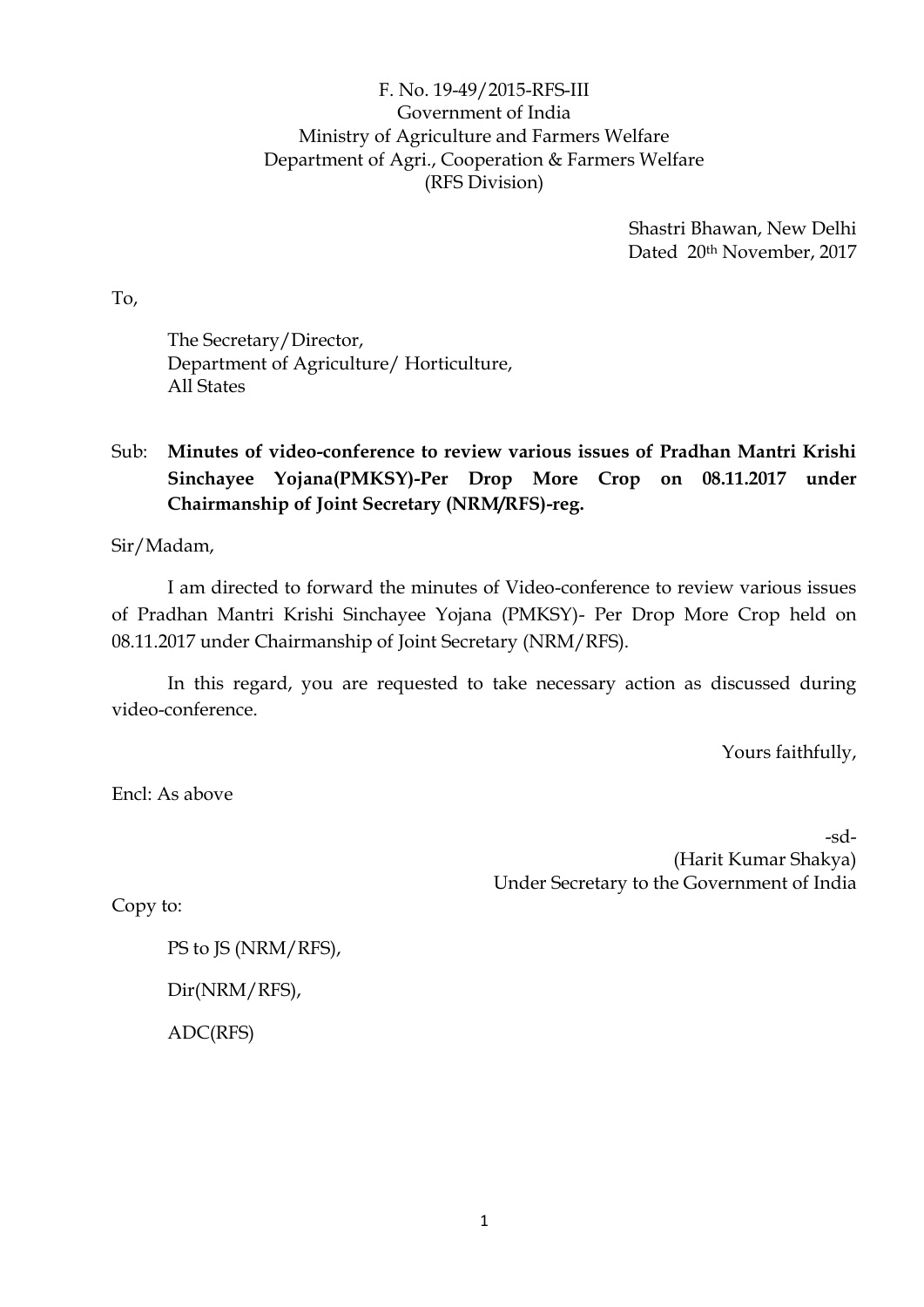#### **Minutes of Video Conference on Per Drop More Crop component of PMKSY for 2017-**

**18**

A video conference with all States/ UT was held on 8th November, 2017 under the Chairpersonship of Joint Secretary (NRM/RFS)to review the progress of 'Per Drop More Crop' component of PMKSY for the year 2017-18 and to discuss the related issues. All the states participated in the Video conferencing. During the meeting the following issues were discussed:-

- Status of funds utilization and UCs for funds released during 2015-16, 2016-17 and 2017-18.
- Physical and financial progress of 'Per Drop More Crop' Component.
- Expected time for sending proposal for  $2<sup>nd</sup>$  instalment of funds
- Additional requirement of funds, if any.
- Uploading progress on the MIS of PMKSY
- Status of DBT implementation in the States
- Status of Geo-tagging.

2. At the outset Director (NRM&RFS) made brief remarks on the objectives of the Video Conferencing. He requested all the States to upload the progress of scheme on the MIS of PMKSY Portal and Geo-tag all the assets created under PMKSY. JS(NRM/RFS) emphasized that States should focus on the outcome of the programme, instead of output. JS(NRM/RFS) also informed that this Department has been assigned by PMO/Cabinet Secretariat to ensure optimum use of irrigation water made available in the new command areas of the priority projects taken up under PMKSY mission though suitable crop planning. JS(NRM/RFS) also shared the information of 7 completed AIBP projects with the States and the proposed plan for initiating crop planning works.

## **Major points/ issues discussed in the video conference.**

- State-wise review was made on the above agenda points. All the States informed about their performance and plan of implementation for the rest period of present year. States also mentioned their position for release of 2nd instalment and status of DBT, MIS & Geo-tagging.
- It was informed to all the States that additional fund requirement for the current year needs to be sent to this Department by the end of November, 2017 along with Action Plan for additional funds.
- States were informed that the AIBP projects which are completed by Ministry of Water Resources RD & GR, needs to be taken over by Agriculture Department of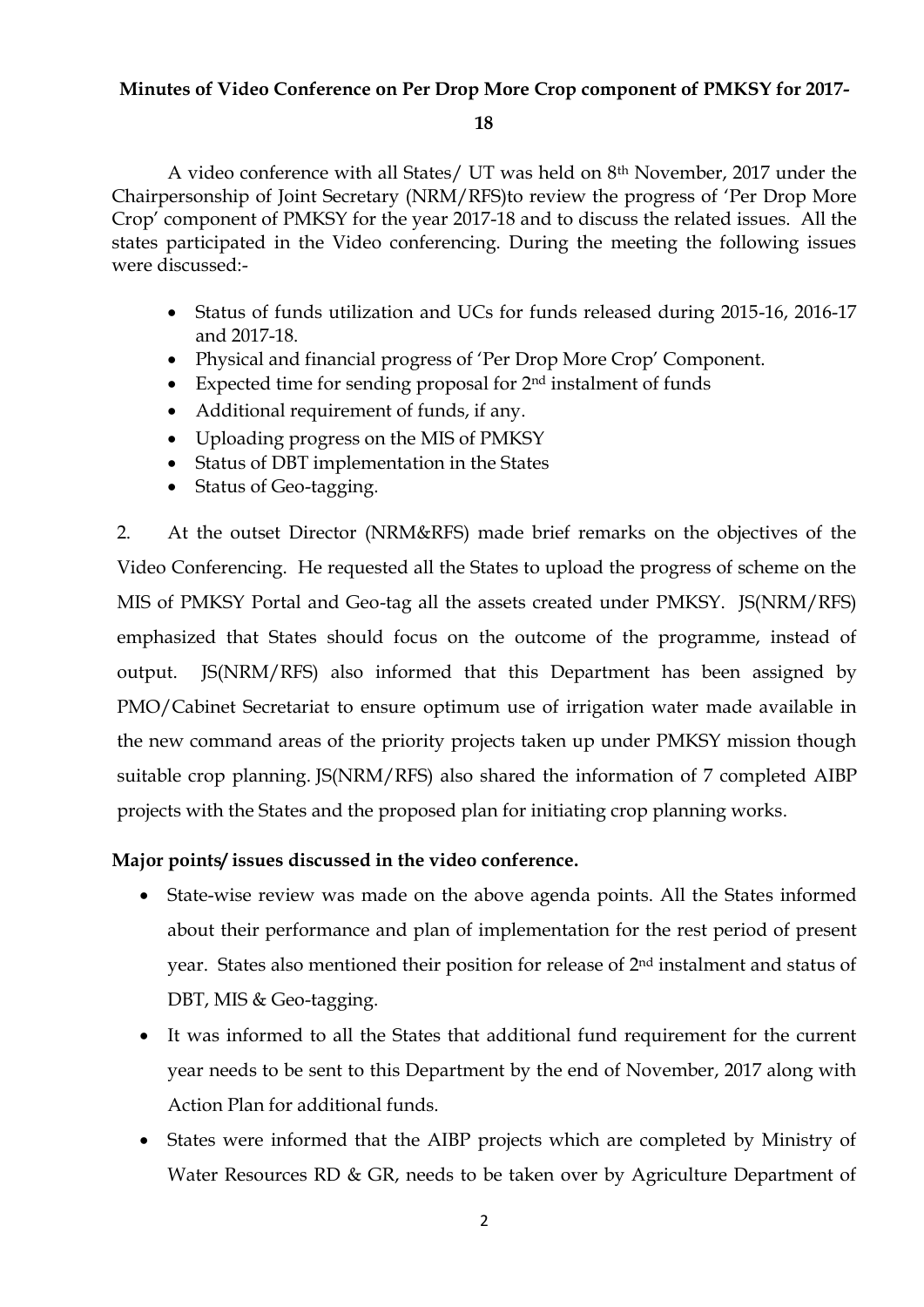the State. It was informed that activities like Crop planning, Crop alignment, extension work etc to be planned and executed by State Agriculture Universities, ATMA, KVKs and respective regional centre of SLUSI for the current Rabi season. Andhra Pradesh, Punjab, Maharashtra and Odisha were informed to initiate the action on such projects immediately.

- IS (NRM/RFS) advised all the States to start reporting impact of Micro Irrigation in terms of enhanced crop productivity and water use efficiency apart from increased coverage of Micro Irrigation. It was informed to send such reports, case studies, photographs to this Department regularly.
- JS (NRM/RFS) informed all States that DBT implementation needs to be implemented before 31st December, 2017 hence States need to speed up the implementation process. It was also informed to all the States that Aadhar verification of the beneficiary needs to be conducted for DBT.
- It was informed that States which need additional funds under SC & ST category should send their proposals as early as possible.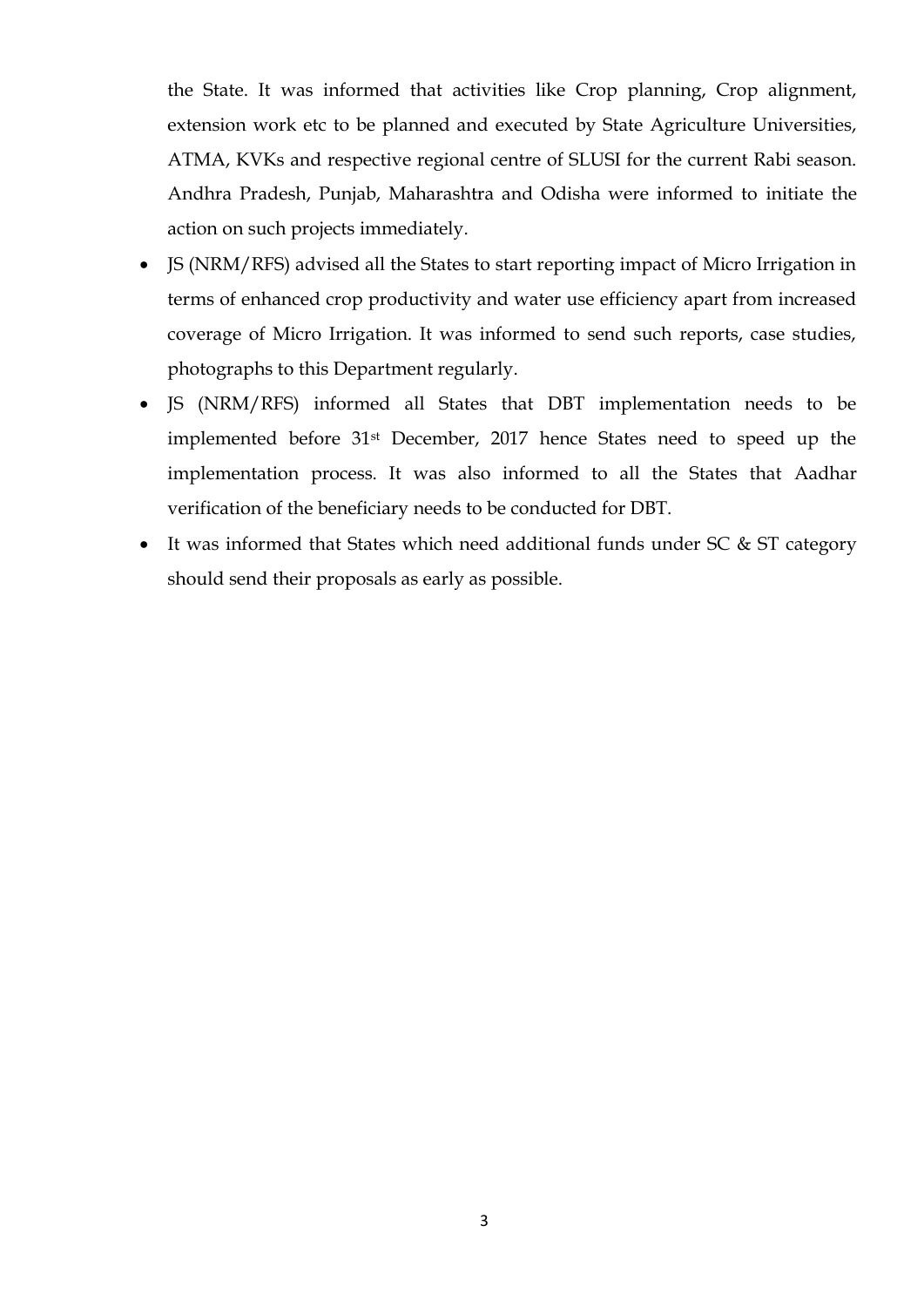- 1) Andhra Pradesh:
	- State has informed that it has utilized an amount of Rs. 131.01 crore till date and an area of about 1.99 lakh ha has been registered under Micro Irrigation for the current year.
	- It was informed that the proposal for second instalment of fund release has been prepared and it will be forwarded within a day.
	- State has indicated the requirement of Rs. 25 crore as additional fund for current year and Action plan for this additional fund shall be sent shortly.
	- It was informed that about 98000 no. of Micro Irrigation assets has been Geotagged so far.
- 2) Maharashtra:
	- State has informed that an amount of Rs. 83.79 crore is still available with them and an amount of Rs. 62.26 crore unutilized out of previous funds needs to be revalidated and proposal for that shall be sent shortly.
	- It was informed that State has received about 2.6 lakh applications for Micro Irrigation for the current year.
	- Issue of surrendered amount on account of SC & ST unutilized amount and non receipt of communication of AG to GoI on this matter was raised, and State has assured to forward the relevant documents as early as possible.
- 3) Gujarat:
	- State has informed that an area of 1.07 lakh ha has been covered under MI so far and an amount of Rs. 190.86 crore has been utilized.
	- It was informed that Government of Gujarat proposes to bear 18% GST on Micro Irrigation.
	- State has informed that request for Second instalment of release shall be submitted by the end of November, 2017.
	- State has been directed to integrate the State MIS with PMKSY portal within a week for DBT implementation. Training for this has already been provided to them by DAC&FW.
- 4) Karnataka:
	- It was informed that an amount of Rs. 126 crore has been utilized and an area of about 1.05 lakh ha has been covered under MI so far.
	- It was informed to the State that Aadhar verification of the beneficiaries is not happening on the State MIS, to which the State has informed that they are processing it and it shall be done within 2 weeks.
	- State has also informed that Utilization Certificate for the amount utilized so far shall be sent within a week.
- 5) Bihar:
	- JS (RFS) informed the State about the poor implementation of the Scheme in the State and that the State needs to speed up the pace of implementation to complete the target set in Action Plan for the current year.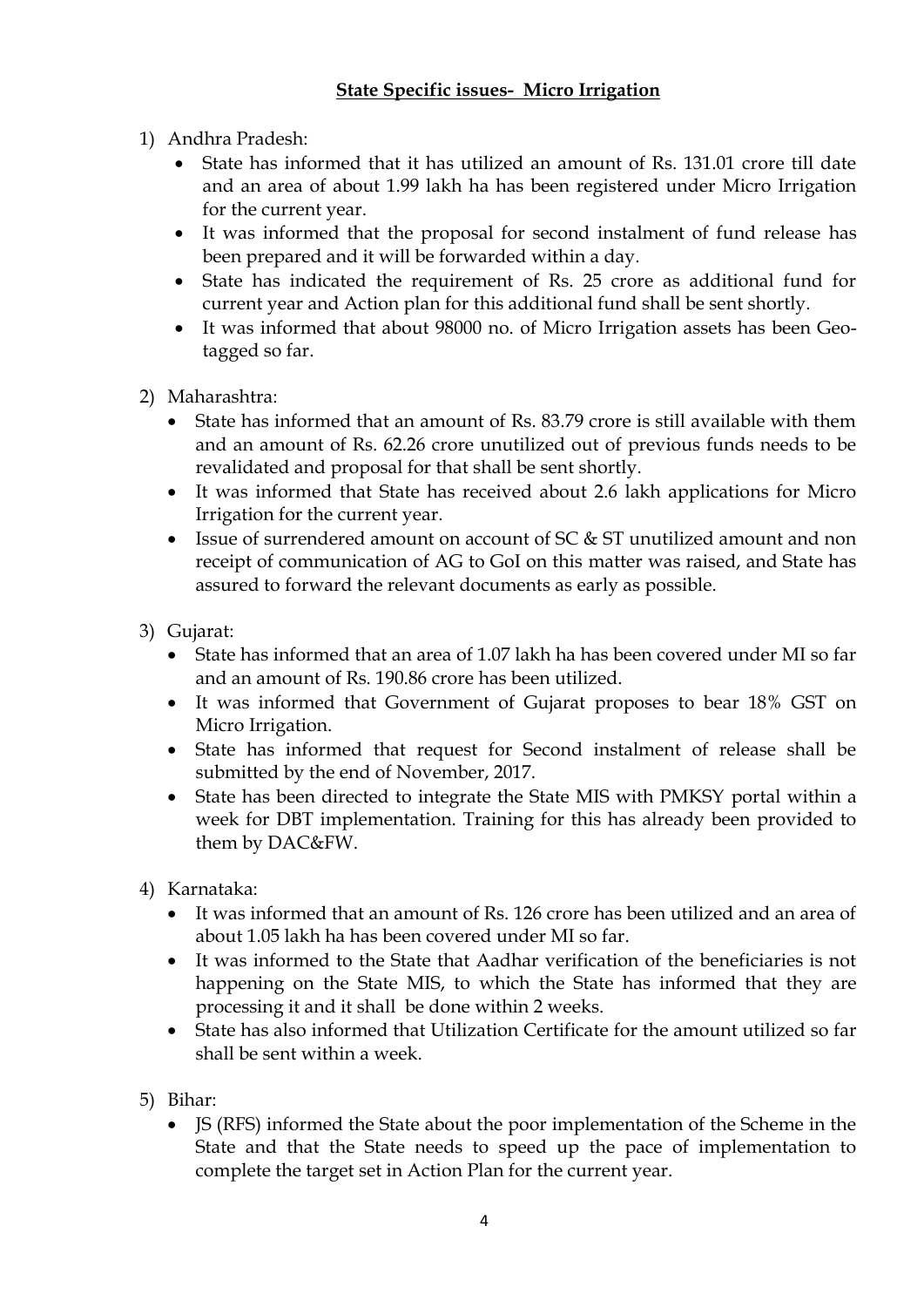- It was informed that State has Rs. 34.86 crore of unspent balance from the funds released in previous years with them and proposal for revalidation of this amount shall be sent within 2 days.
- State informed that they are developing web based MIS/Software for Micro Irrigation and it will be developed completely by end of November, 2017.
- 6) Goa:
	- It was informed that meeting of SLSC has been convened in the State and minutes of the meeting along with Action Plan shall be forwarded shortly.
	- It was informed that State has utilized Rs. 17.74 lakh of unspent balance from the funds released in previous years with them and proposal for first instalment of fund release shall be sent shortly.
- 7) Uttar Pradesh
	- State has informed that about 65000 ha have been registered for Micro Irrigation for the current year.
	- It was informed that proposal for  $2<sup>nd</sup>$  instalment of funds shall be sent by the State by the end of December, 2017.
- 8) Jharkhand
	- It was informed that State is generating paperless online work flow based MIS for Micro Irrigation.
	- State has informed that they have registered about 1000 farmers for Micro Irrigation for the current year.
- 9) Chhattisgarh
	- State has informed that proposal for  $2<sup>nd</sup>$  instalment of funds shall be submitted by the end of December, 2017.
	- It was informed that Geo-tagging and DBT shall be implemented by the end of November, 2017.
- 10) Odisha
	- It was informed that State has Rs. 10.62 crore of unspent balance from the funds released in previous years with them and proposal for first instalment of fund release shall be sent by the end of December, 2017.
	- JS (RFS) directed the State to speed up the implementation of the scheme.
- 11) Telangana
	- State has informed that they have covered around 23000 ha under Micro Irrigation and around 68800 ha is at BOQ stage for the current year.
- 12) Haryana
	- It was informed that State has Rs. 11.61 crore of unspent balance from the funds released in previous years with them, which will be spent by the end of November, 2017.
	- IS (RFS) informed the State to send the proposal along with Action plan for additional funds for the current year.
- 13) Rajasthan
	- State has informed that they have Rs. 44.48 crore of unspent balance from the funds released in previous years with them, which will be spent by the end of November, 2017.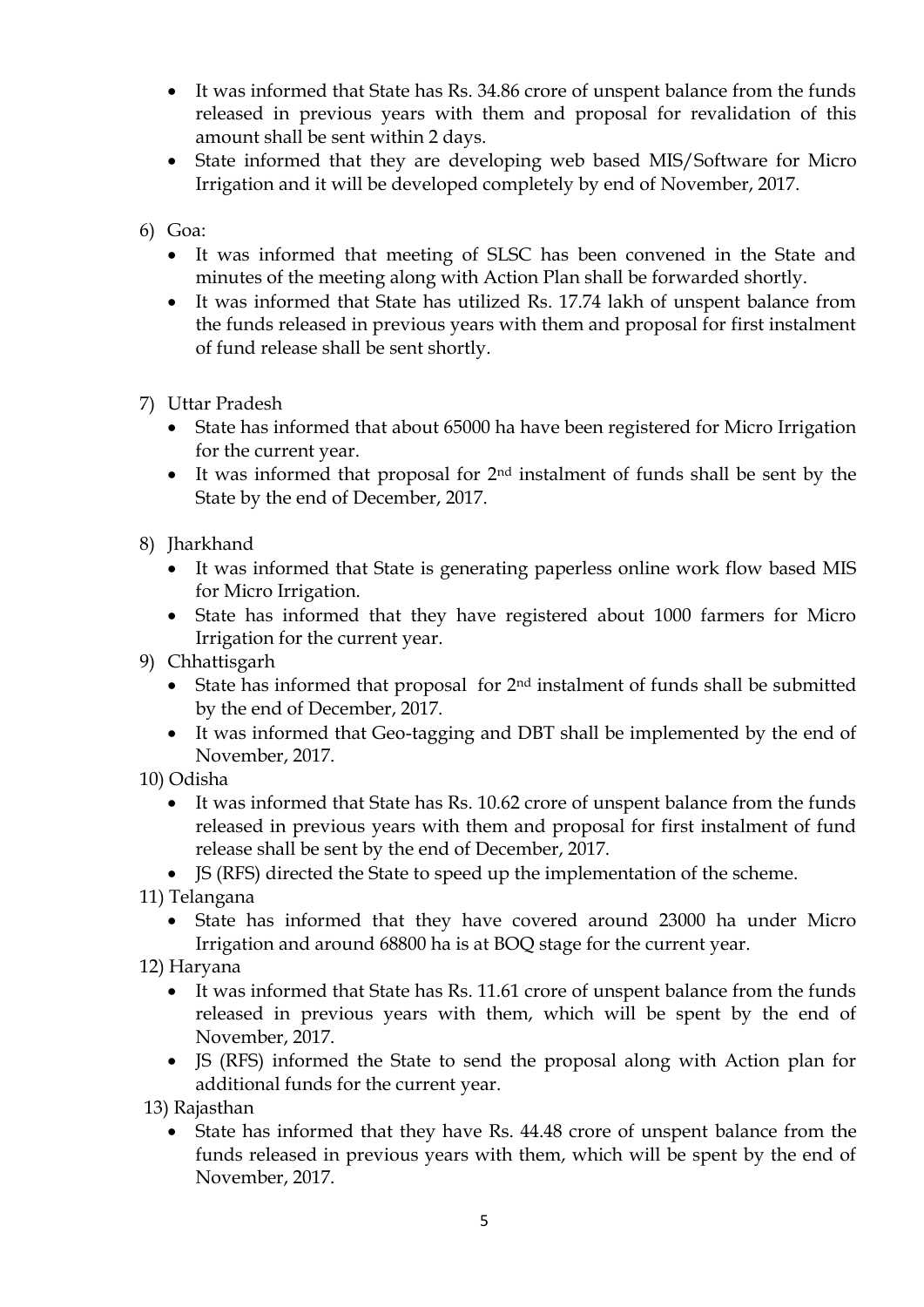- 14) Punjab
	- It was informed that State has spent Rs. 16.20 lakh in the current year and has covered 96 ha under Micro Irrigation in the current year so far.
- 15) Tamil Nadu
	- It was informed that State has spent around Rs. 25.00 crore in the current year and State shall approach for 2nd instalment of funds along with proposal within 2 weeks.
	- State has informed that DBT will be implemented by the end of December, 2017.
	- State also informed that measures to counter the effects of GST on Micro Irrigation have been initiated and an order of State Govt. on this matter is awaited.
- 16) Madhya Pradesh
	- It was informed that State has spent around Rs. 47.00 crore in the current year and State will approach for 2nd instalment of funds along with proposal by the end of December, 2017.
- 17) Himachal Pradesh
	- State informed that the State implementation agency has not received funds released by Govt. of India for 2017-18 from State treasury.
- 18) Kerala
	- It was informed that the State had an unspent balance of around Rs.268 lakhs over the previous years. JS (NRM/RFS) desired that the matter be taken up with the State Government and ensure speedy implementation of PMKSY in the State of Kerala.
- 19) West Bengal
	- It was informed that State shall link their MIS with PMKSY portal by the end of November.
	- State was informed to send the beneficiary details in excel sheet format to the Department.

20) Meghalaya

 It was informed to the State to send the proposal for release of first instalment of funds along with all the necessary documents as early as possible.

21) Sikkim

• State has informed that they have Rs. 3.92 crore of unspent balance from the funds released in previous years with them, which will be spent by the end of November.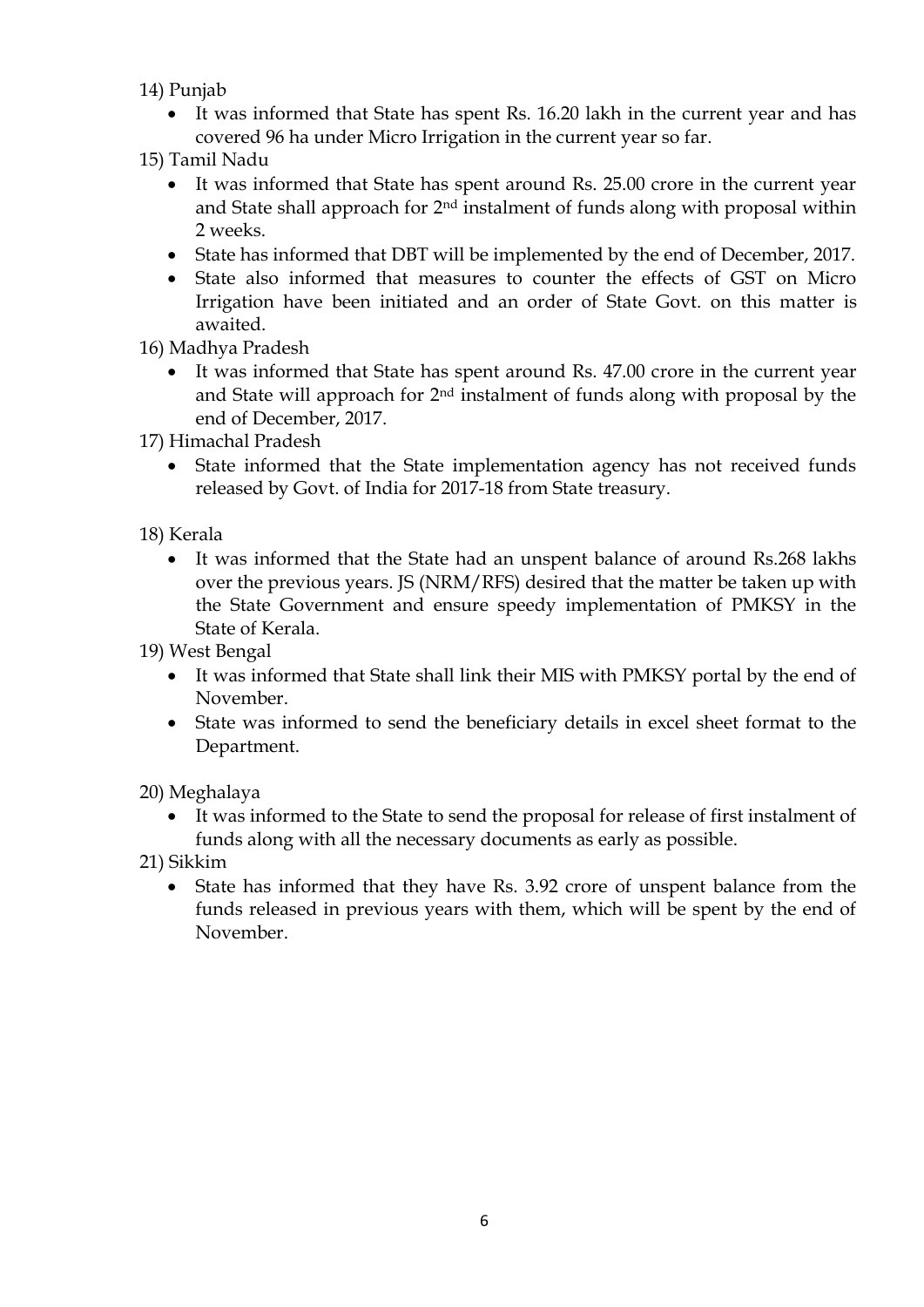## **State specific issues- Other Interventions**

## **1. Arunachal Pradesh**

 State was requested to submit the SLSC minutes to facilitate release of funds during this Financial Year.

## **2. Assam**

- State was requested to expedite the programme implementation.
- It was also requested to submit the proposal for the release of  $1<sup>st</sup>$  installment of 2017-18 including AAP- 2017-18 & UC's against releases of 2016-17.

## **3. West Bengal:**

 State has informed that the web portal is under developing stage till then they will send the information in excel format for uploading data on DBT Portal within 15 days.

## **4. Telangana:**

- State has informed that they will be receiving the state share against releases of 2015-16 soon.
- State informed that they will submit the IInd installment proposal by Dec 2017.

## **5. Jharkhand**:

- State has informed that they have constructed 1547 ponds & requested to update the progress on MIS & geo-tag assets.
- Implementing agency may persue with state government to release the funds provided during 2017-18 for time bound implementation of activities.

## **6. Odisha:**

 State has informed that they will send the proposal of 2nd installment in the end of November.

## **7. Haryana:**

- State was requested to expedite the programme implementation against releases of 2015-16 revalidated during 2017-18.
- State has informed that they will send the proposal for 2nd installment during Nov. 2017.

## **8. Maharashtra:**

- Implementing agency has informed that funds released in 2017-18 have not been received by them from State Government. Accordingly, implementing agency may persue with state government to release the funds for time bound implementation of activities.
- State has Geo-tagged the assets created under PMKSY PDMC in Drishti-Srishti portal, which needs to be integrated with Bhavan portal of NRSC.

## **9. Andhra Pradesh:**

- State was requested to submit Audited UC for 2015-16 & 2016-17 for release of second installment.
- Further, state officials informed that the MIS will be updated within one week.

# **10. Gujarat:**

- State was requested to submit the residual documents i.e. UC against releases of 2016-17 for release of funds during 2017-18.
- Further state was requested to update progress on MIS.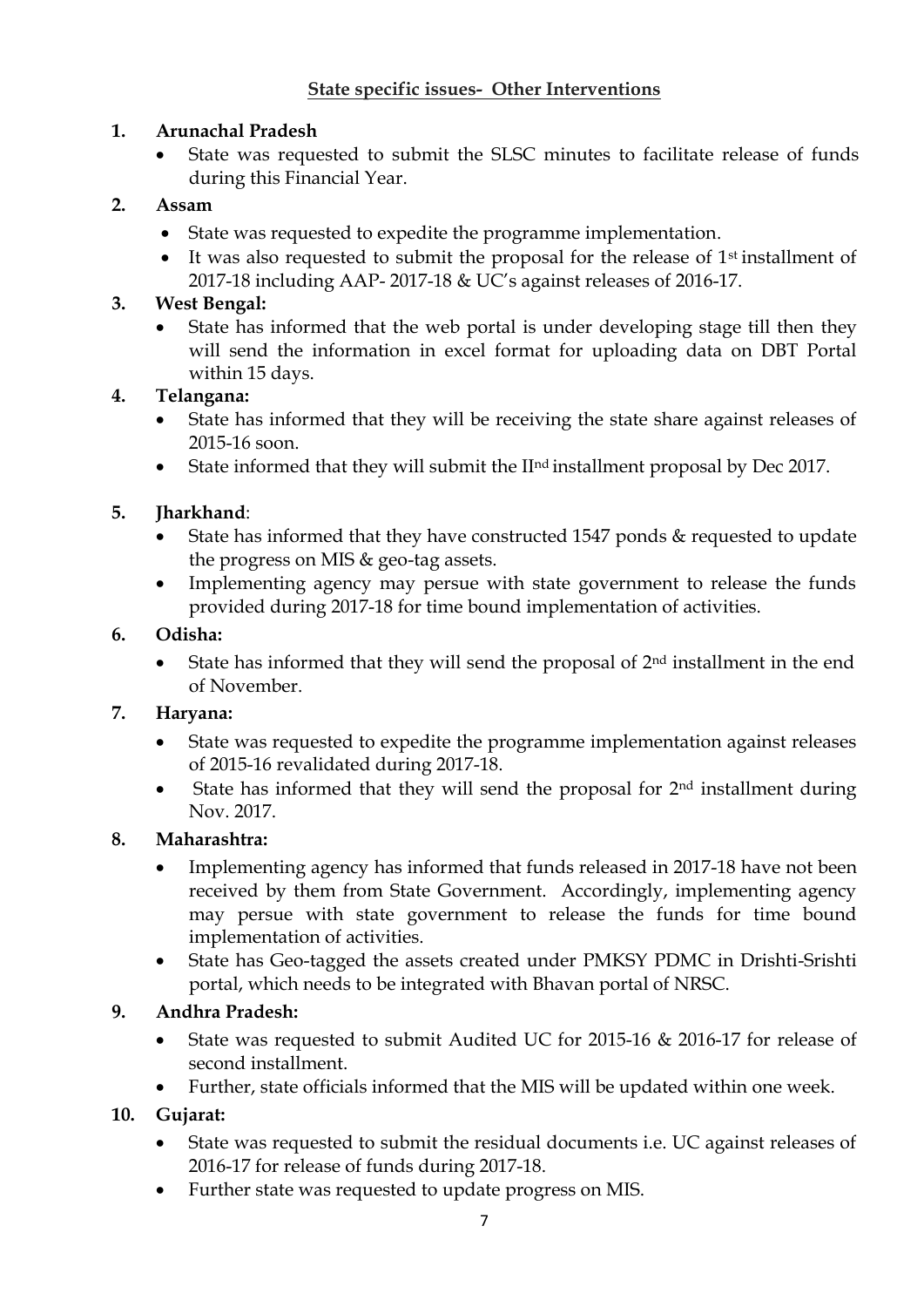## **11. Karnataka:**

- State was requested to undertake activities which are applicable under programme & soil conservation works may be taken up under IWMP.
- State was also requested to expedite the pace of implementation under programme & submit proposal for second installment by Nov. 2017.
- State has mentioned that they will validate the Aadhar No. of beneficiaries within two week for implementation of DBT.

### **12. Bihar:**

- State government was requested to expedite programme implementation & also update progress on MIS.
- State representative has mentioned that they will get MIS software by 30<sup>th</sup> November, 2017.

#### **13. Goa:**

• State government was requested to expedite programme implementation  $\&$  also submit UC and progress for funds released during 2015-16 and also submit AAP-2017-18 for release of fund.

#### **14. Uttarakhand:**

State government was requested to submit the proposal for II<sup>nd</sup> instalment by December 2017.

#### **15. Mizoram:**

- State government was requested to share UC, progress by mail to facilitate release of IInd instalment.
- State may also submit proposal for additional funds for SC/ST under the programme.
- State will be sending information in a stipulated format for DBT within 2 days.

## **16. Uttar Pradesh**:

- State Government was requested to expedite the submission of Annual Action Plan 2017-18.
- State has requested to re-validate the funds released in 2015-16 for utilization in current financial year.

## **17. Chhattisgarh**:

- State may expedite implementation of programme and submit the proposal indicating progress including funds released for supplementing MGNREGA in 2015-16 under PMKSY for release of IInd instalment in current financial year.
- State has Geo-tagged the assets created under PMKSY PDMC in Drishti-Srishti portal, which needs to be integrated with Bhavan portal of NRSC.

## **18. Rajasthan**:

- State informed that they will submit the proposal for release of IInd instalment by November, 2017.
- State was also requested to update the progress on MIS.

## **19. A & N Island**:

 UT official informed that, the funds are yet to be utilised since the rains are extended.